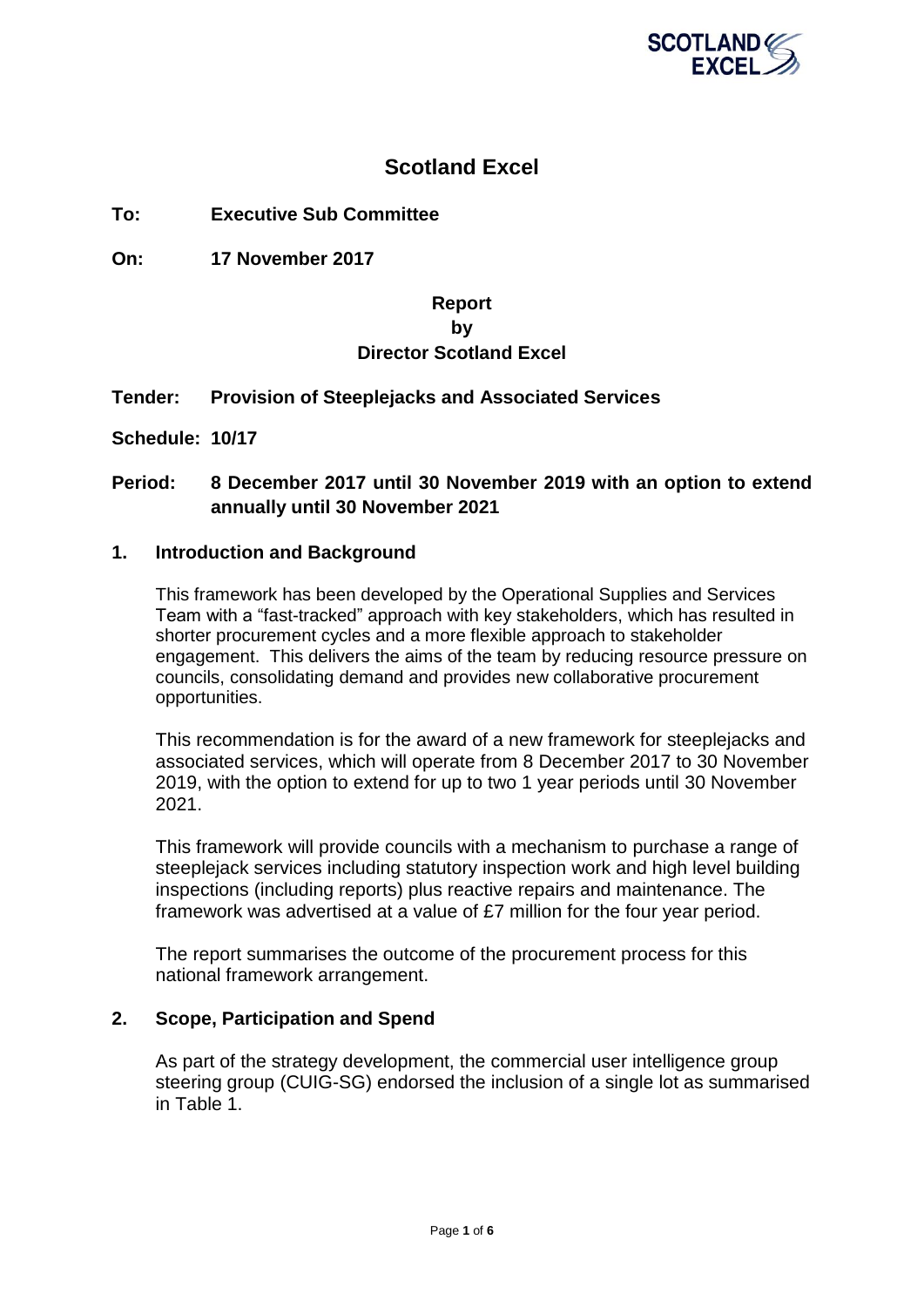| <b>Description of sections</b>                                                                                  | <b>Estimated</b><br>%age |
|-----------------------------------------------------------------------------------------------------------------|--------------------------|
|                                                                                                                 | of Spend                 |
| Scenario analysis including High Level Survey, Gutter Clean,                                                    | 30%                      |
| Replacement of Loose Slates and Minor Repairs                                                                   |                          |
| Statutory Inspection of Lightning Protection Systems (to BS EN 62305)                                           | 30%                      |
| and Fall Arrest Systems (to BS EN 795)                                                                          |                          |
| Request for hourly labour rates for Rope Access and Steeplejack                                                 | 30%                      |
| operatives of various competencies including out of hours work                                                  |                          |
| Provision of Scaffolding and Fall Protection Working Deck<br>$\bullet$<br>Platforms (to BS EN 12811) for rental | 10%                      |
| Provision of Mobile Elevated Working Platforms and Scissor Lifts<br>$\bullet$<br>(to BE EN 1570) for rental     |                          |

## **Table 1: Lot Structure**

The structure of this lot recognises the importance of councils being able to access steeplejacks services for preventative and reactive maintenance, statutory testing of fall prevention and lightning protection systems; and high level building inspections.

The Scotland Excel Operational Supplies and Services Team engaged with the councils to request requirements and anticipated timescales for tenders. Of all responses received, 70% of respondents confirmed they wanted the Operational Supplies and Services Team to tender this opportunity in the first two years of the team being in place.

#### **3. Procurement Process**

A Prior Information Notice (PIN) was published on 11 May 2017 which resulted in expressions of interest from 9 companies. A number of supplier engagement meetings were held to understand the current marketplace, inform the supply base of Scotland Excel's intentions and to generate interest from SME's.

As the CUIG-SG endorsed a 'faster-tracked' approach to this opportunity, a more flexible approach to stakeholder engagement was taken.

As a matter of best practice and to ensure that the framework aligned with councils requirements, a programme of consultation was conducted to understand their service requirements, the technical aspects of these services and their current purchasing practices.

This information was used to generate the specifications and selection/award criteria.

To ensure maximum competition, an open tender process was followed to establish the framework. The tender was advertised on the Official Journal of the European Union and the Public Contracts Scotland portal on 18 August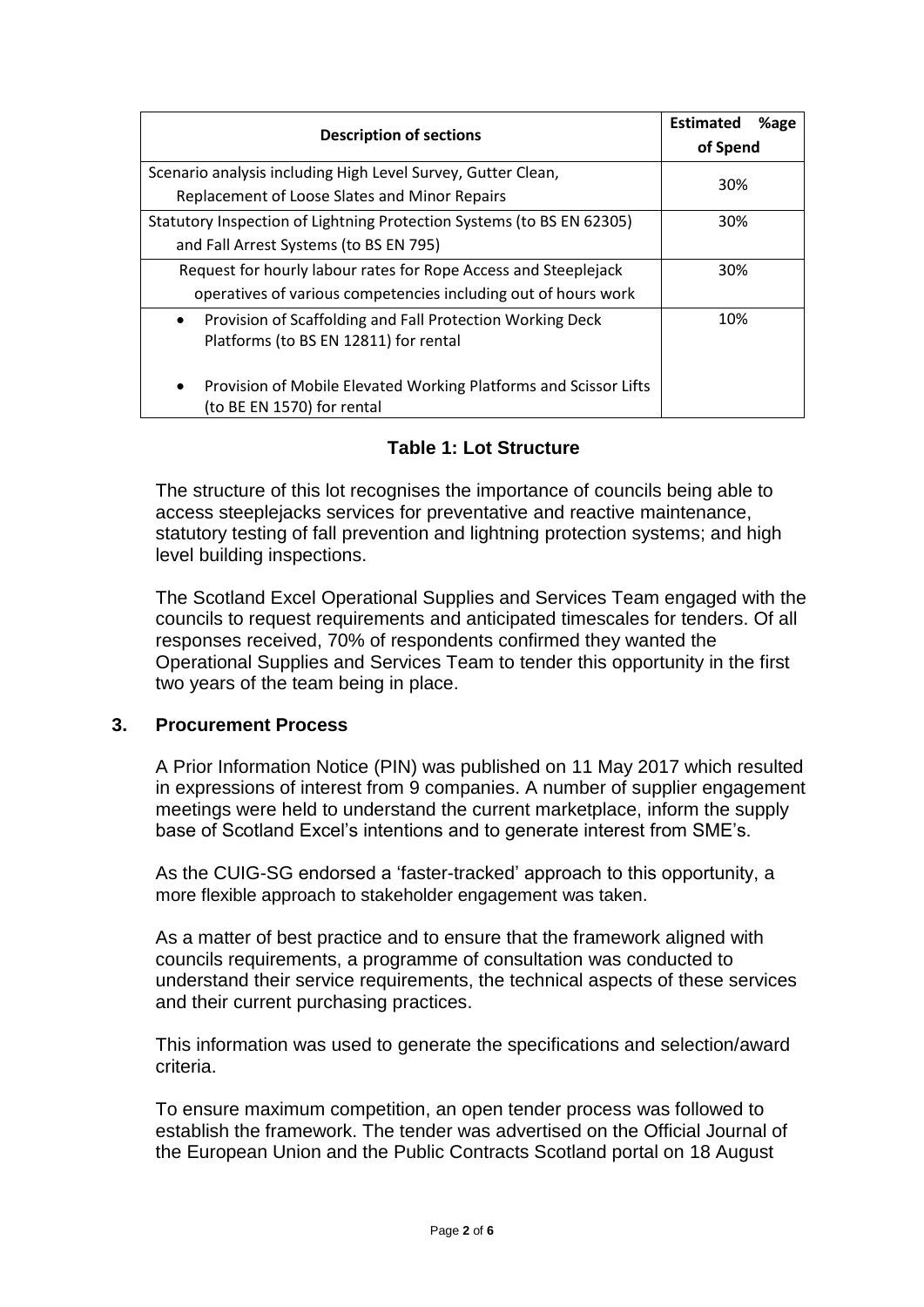2017. The tender process was conducted using the Public Contracts Scotland Tender system (PCS-T).

The procurement process followed a two stage tendering procedure. Stage one, Qualification was conducted using the European Single Procurement Document (ESPD). Within the ESPD tenderers are required to answer a number of questions relating to conduct and business probity along with questions on insurance, financial standing, quality management, health and safety and environmental management.

At the second stage of the process, the offers were evaluated against the following criteria and weightings for all lots:

| Commercial       | 60% |
|------------------|-----|
| <b>Technical</b> | 40% |

Within the technical sections, bidders were required to complete scored questions and method statements to evidence their knowledge, experience and general suitability as service providers. This included, servicing the framework requirements, supply chain sustainability issues, community benefits and fair work practices.

Bidders were invited to submit a commercial offer for the single lot. Within this lot, bidders had to provide prices for various steeplejack services.

## **4. Report on Offers Received**

The tender document was downloaded by 18 companies, with 3 tender responses received. After review, approximately half of the companies that downloaded the tender do not offer the full range of services required by the councils.

A summary of all offers received and their SME status is provided in Appendix 1.

Following a full evaluation, scoring was completed, and Appendix 2 confirms the scoring achieved by each bidder.

#### **5. Recommendations**

Based on the evaluation undertaken in line with the criteria and weightings set out above, it is recommended that a multi supplier framework agreement is awarded to 3 suppliers as outlined in Appendix 2.

The 3 recommended suppliers are all small businesses which provide the range of services required by councils as well as representing best value and meeting all technical specifications.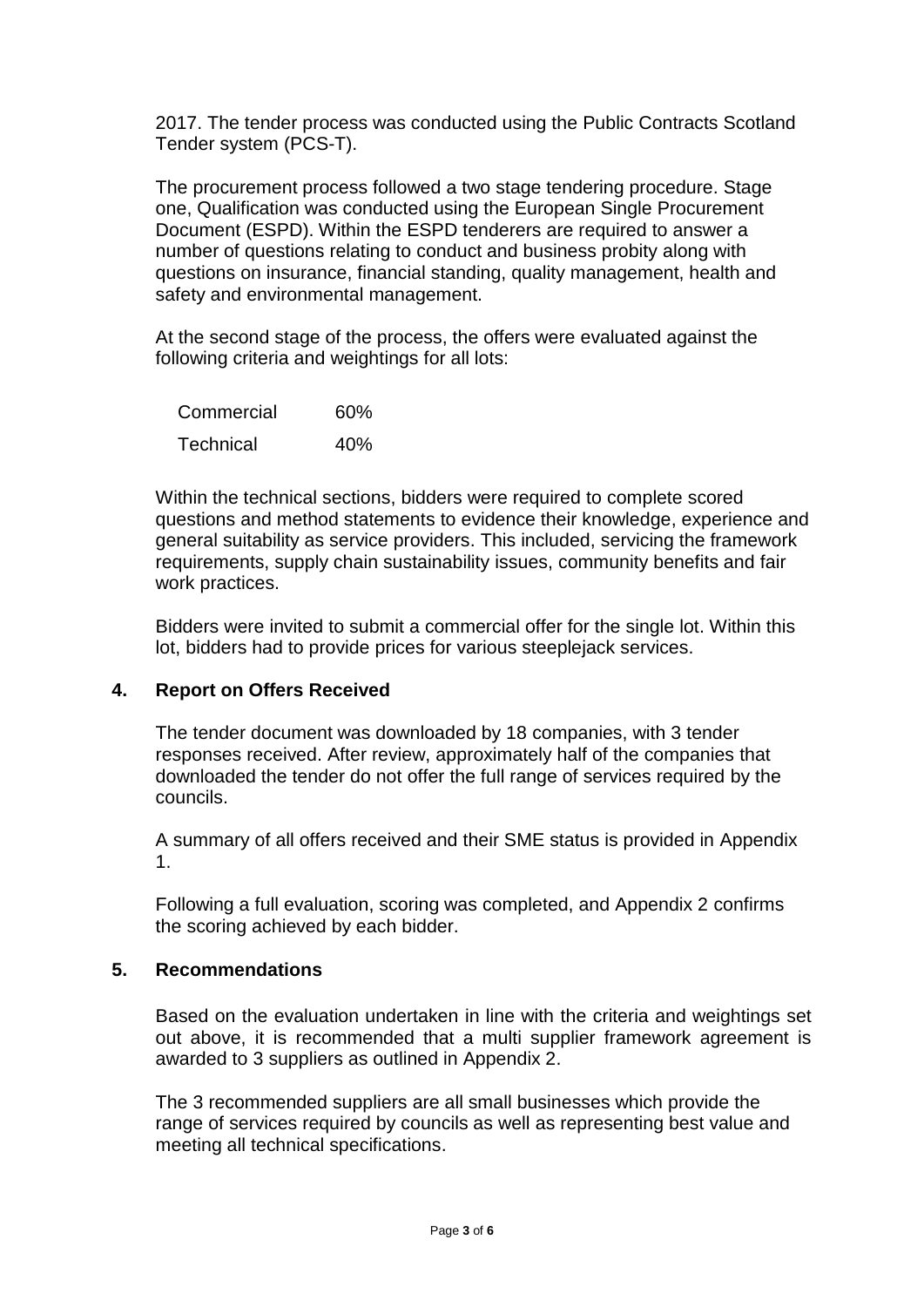#### **6. Benefits**

#### **Savings**

The savings were based on the total hourly rate being paid by councils against the most competitive total hourly rate tendered for the commercial offer.

The projected average saving across all councils is 7% which equates to an estimated total saving of approximately £160k per annum, based on current spend forecasts.

Savings that can be achieved will depend on a council's purchasing habits and the mix of services that each council requires.

#### **Price Stability**

Bidders have accepted as part of the framework contract the requirement that suppliers will hold prices firm for the first 12 months of the contract.

After the initial 12 month period, suppliers may submit a price increase on an annual basis. Any price increase will not exceed the rate of CPI (Consumer Price Index) increase in the preceding 12 months.

#### **Sustainable Procurement Benefits**

#### **Community Benefits**

Bidders were asked to detail community benefit initiatives that they would commit to deliver during the life of the framework.

Community benefits received as part of the tender submissions included sponsorship of local sports teams and community events, donations of materials and labour to support local community projects and donation of product vouchers to support apprentices.

#### **Fair Work Practices**

For information, bidders were also asked to confirm their approach to fair work practices and the Scottish Living Wage. Of the 3 recommended suppliers, all pay the Scottish Living Wage or above to all employees (except volunteers, apprentices and interns).

#### **Other Benefits**

The framework will provide councils with a clear pricing and delivery charge structure, simplifying the purchase process and ensuring best value is achieved. In addition, 3 of the recommended suppliers are classified as small in terms of SME status and 2 are based in Scotland, supporting the Scottish economy.

The framework also provides councils with the opportunity to consolidate future requirements of this type rather than awarding contracts on a job by job basis as is current practice, further streamlining the procurement process.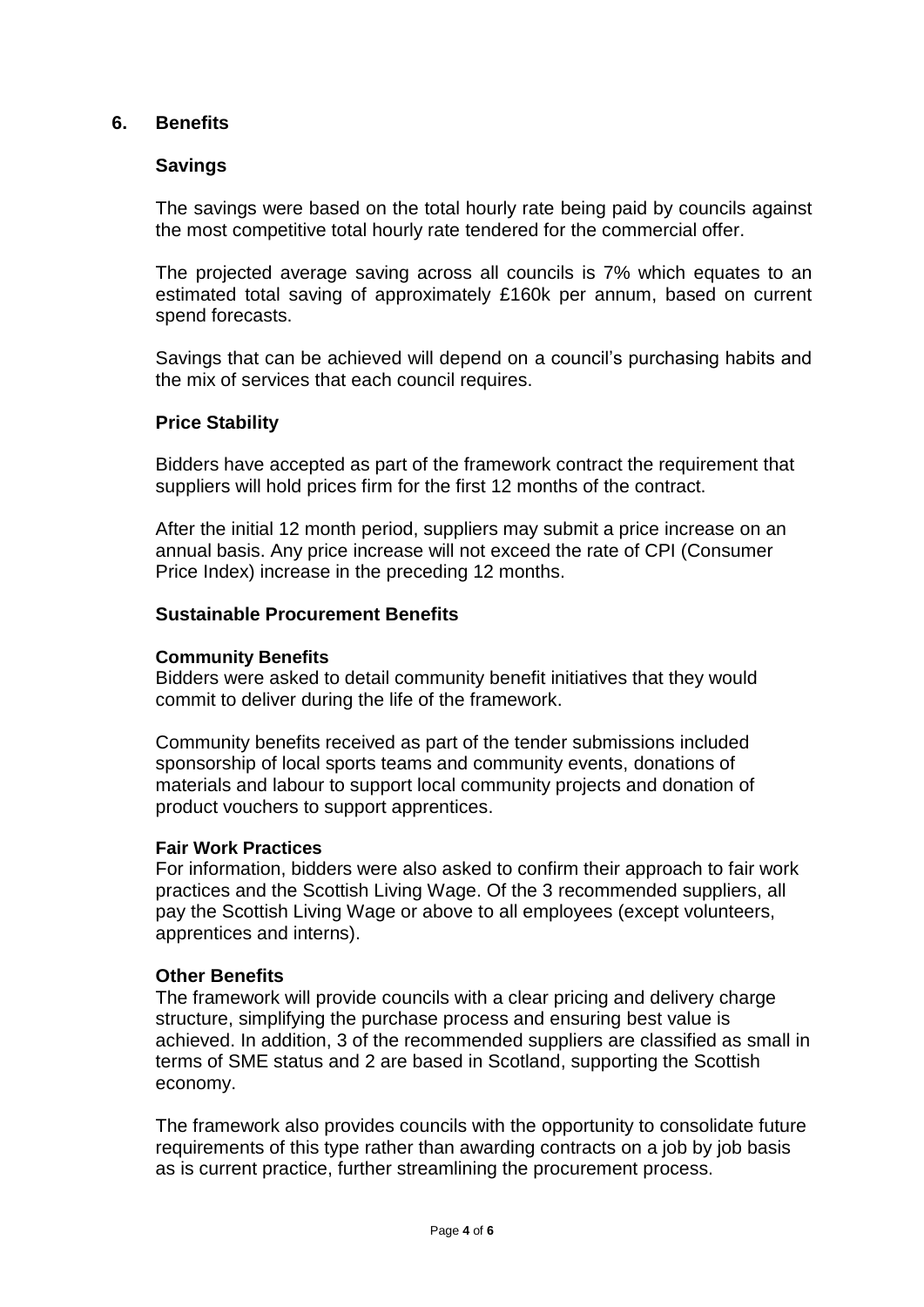Finally, this new framework supports councils by reducing workload and resource pressure, allowing council procurement teams to focus on other priorities whilst still providing best value for these requirements.

#### **7. Contract Mobilisation and Management**

Each supplier will be invited to a mobilisation meeting to outline the operation of the framework, roles and responsibilities, management information requirements and community benefits commitments. Both suppliers and participating members will be issued with a mobilisation pack containing all required details to launch the framework.

In accordance with Scotland Excel's established contract and supplier management programme, this framework has been classified as a level 3 arrangement in terms of both risk and spend requiring annual supplier and user group reviews as appropriate.

### **8. Summary**

This framework for the provision of steeplejacks and associated services aims to maximise collaboration, consolidate demand and deliver best value. A range of benefits can be reported in relation to savings, price stability, sustainability and community benefits.

The Executive Sub Committee is requested to approve the recommendation to award this framework agreement.